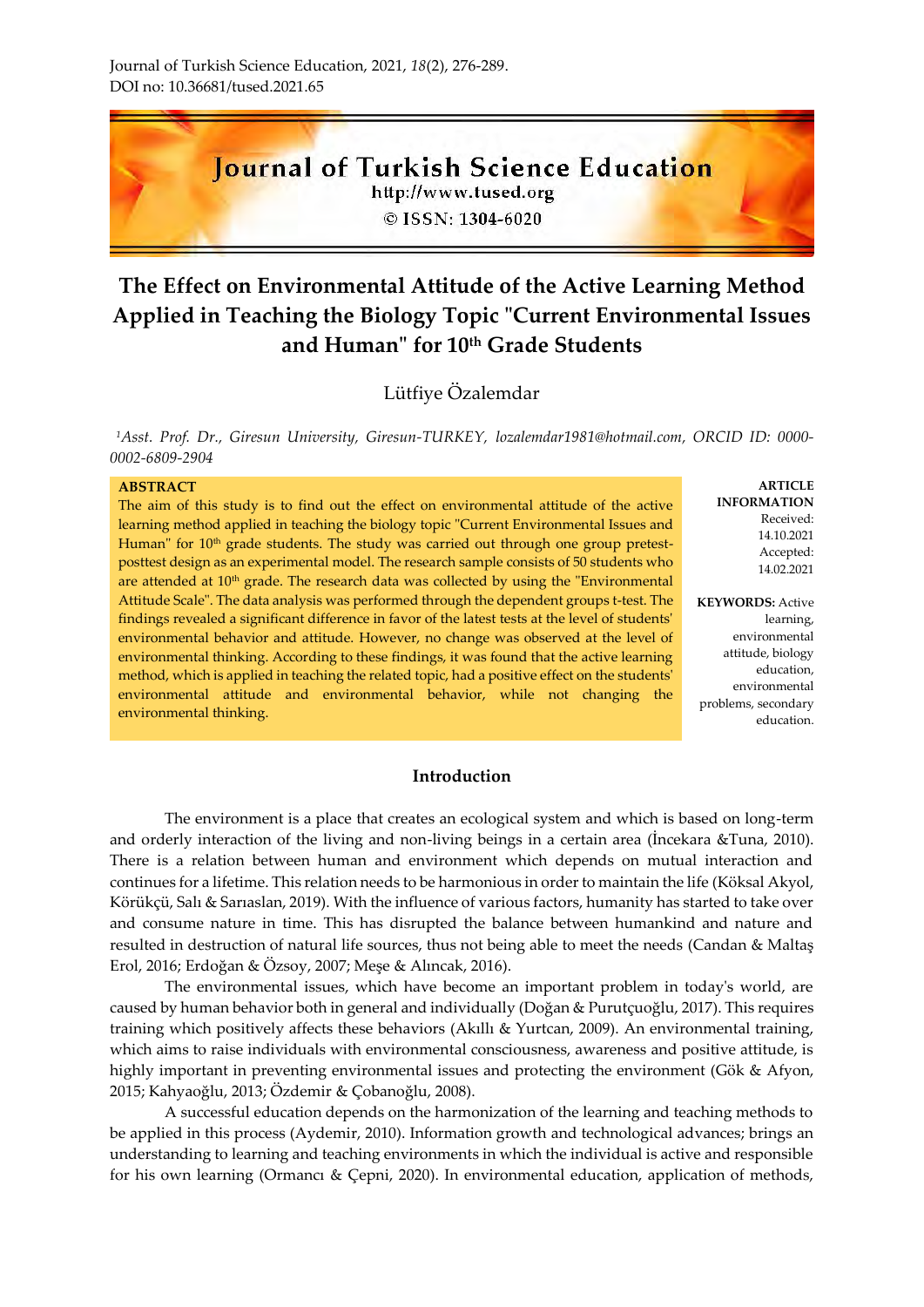which requires active student participation and responsibility taking, allows them to achieve the specified goals at the desired level (Aydemir, 2010). Active learning method is a learning and teaching method which puts responsibility on students by fully involving them in the learning process with all its aspects and includes several learning techniques to ensure variety in learning (Kardaş & Uca, 2016). Enhancing the conceptual learning of students, providing students with different perspectives towards inquiry and research and helping them to gain creativity and ensure the stability of knowledge are among the basic aims of active learning methods (Şahin, 2007).

Active learning is a type of learning in which student takes an active role in listening to the class and participation in the class, can use high thinking and decision-making skills, co-operates with other students and can ask for help from teacher as much as necessary (Aksu, 2005). Active learning, which means students learn by doing, can be considered as lifelong learning (Wolfe, 2006). Active Learning Technique (ALT) is an instructional technique with focus on learner who interacts with subject matter content of a course through active participation that generates ideas, rather than being a passive listener and a receiver of knowledge (Salman, 2009). Some techniques commonly used in active learning are snowball, hourglass, card showing, card matching, sandwich, information paper bag, writing poetry, mind mapping, fast tour, butter-bread, case study, brainstorming, is it correct-is that wrong, educational play, learning by discovering, teaching by presenting (Ün Açıkgöz, 2011, pp.127-169), and six thinking hats technique (Bilgiç, 2011). Some of the instructional studies and tactics that can be used in active learning are slogan creation, writing poetry/stories, speaking/writing about the picture, find mistakes and causes, finding a title, puzzle, course logging, concept map, did you hear, worksheet and preparing Venn diagram (Ün Açıkgöz, 2011, pp.85-125) and fishbone (Ural, 2011). The body of literature includes several studies in which various methods and techniques for active learning are used together (Aytan, 2017; Bölükbaş & Özdemir, 2009; Suna, 2019; Thaman, Dhillon, Saggar, Gupta & Kaur, 2013; Ural, 2011).

Environmental education allowing an individual to gain a positive attitude towards environment and positive standards of judgment is a necessary factor for changing the individual's behaviors which cause environmental problems (Erten, 2004; Köğce, Ünal & Şahin, 2009). Attitudes, which are a type of behavior that appears in certain manners in any situation, are gained through learning and can change and develop (Gezer, Çokadar, Köse & Bilen, 2006).

Kardaş and Uca (2016) has analyzed 75 studies consisting of a PhD dissertation, master's thesis, and papers in which students' attitudes towards the course involving active learning practices were studied and it was found in the majority of these studies that students' attitudes towards courses where active learning techniques were used changed in a positive manner. The studies in the literature conducted by Akkurt (2010), Arık (2017), Bilgi (2008), Keleş, Uzun & Varnacı Uzun (2010), Tezel & Karademir (2015) related to the effect on environmental attitude of active learning method show that these studies include boundedness in terms of the area of learning, sample group, used techniques and ways of implementation. Thus, the effect on the students' environmental attitude of active learning method applied in teaching the biology topic "Current Environmental Issues and Human" for 10<sup>th</sup> grade students were selected as the problem situation of this study.

The aim of this study is to present the effect on the students' environmental attitude of teaching the biology topic "Current Environmental Issues and Human" for the 10<sup>th</sup> grade students by using active learning methods and techniques such as "have you heard?", "concept map", "speaking/writing about the picture", "fishbone", "six thinking hats", "finding the mistakes in the story", "puzzle" and "card matching". This research in which active learning methods and techniques are applied, it is important in terms of raising generations that can produce active solutions for ongoing environmental problems, helping teachers in lessons and providing resources for researchers in applying the method to different disciplines.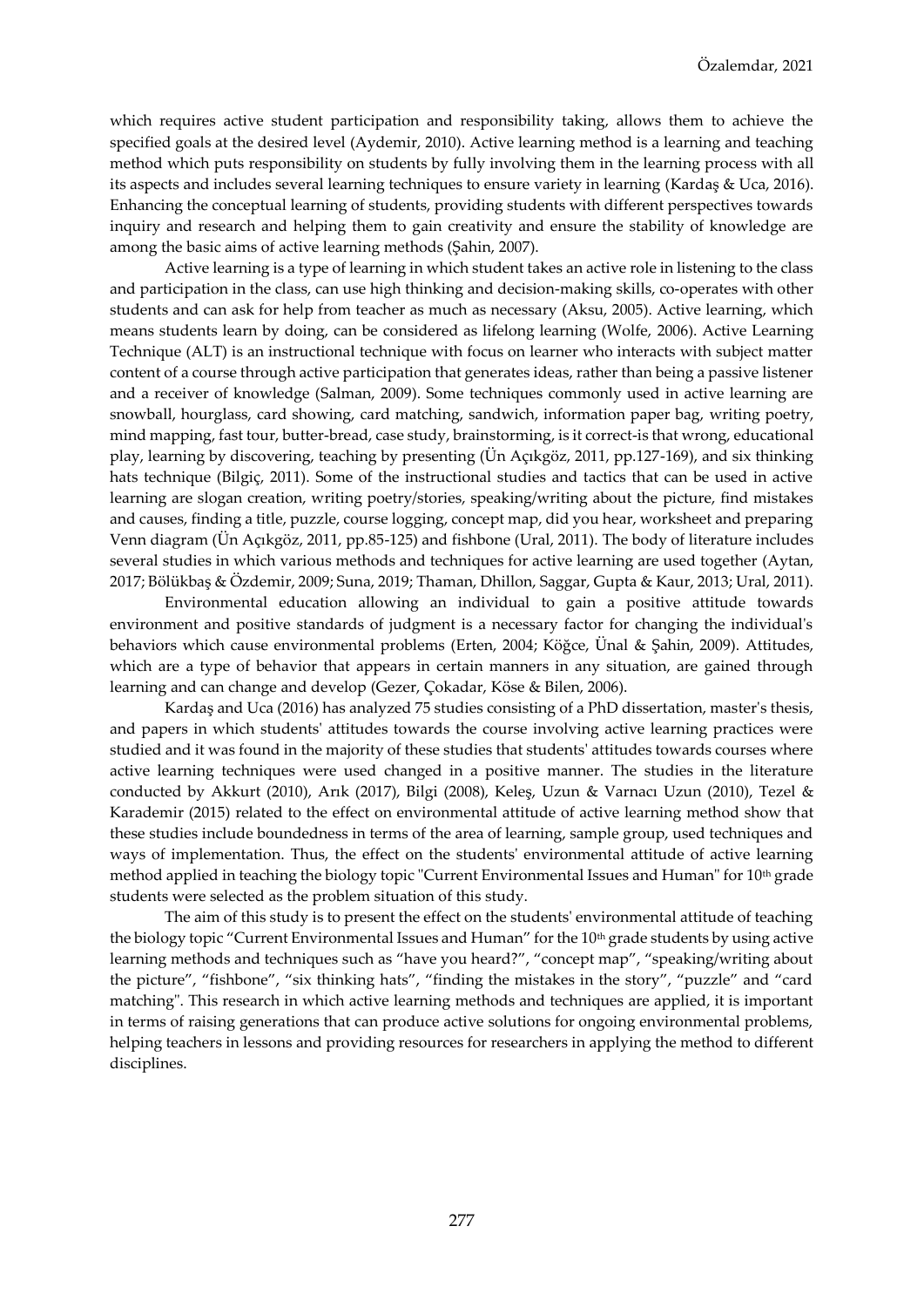## **Methods**

## **Research Design**

"One-group pretest-posttest design" was used as an experimental method in this study. In this design, with no randomness and matching, the effect of the experimental treatment is tested through a study on a single group. The assessment instrument is given to the group as a pretest before the implementation and as a posttest after the implementation, and the significance of the difference between the pretest and posttest assessments of the subjects related to the dependent variable is tested (Büyüköztürk, Çakmak, Akgün, Karadeniz & Demirel, 2010, p.198). The experimental pattern of the research can be shown as in Figure 1.

## **Figure 1**

*One Group Pretest-Posttest Pattern* 

| Group Experimental Group | Pretest Operation Posttest |  |
|--------------------------|----------------------------|--|
|                          |                            |  |

*Note. (URL-1) O1: Pretest scores O2: Posttest scores, X: Experimental (Independent)* variable

In this research, the following path was followed in accordance with this model:

As there is no randomness in the research design, the samples were selected among  $10<sup>th</sup>$  grade students at a determined school. "Environmental Attitude Scale" was administered to the students as a pretest before the experimental treatment. The topic of "Current Environmental Issues and Human" was taught to the students using active learning methods and techniques. The "Environmental Attitude Scale" was administered again to the students as a posttest after the experimental treatment.

## **Sampling**

This research was carried out with 50 students studying at  $10<sup>th</sup>$  grade. Since there was no random assignment in the research design, the sample was selected from  $10<sup>th</sup>$  grade students studying at a designated school by purposeful sampling method. 17 (%34) students are male and 33 (%66) students are female. The distribution of students according to their gender is given in Graph 1.

## **Graph 1**

*Distribution of Students by Gender*

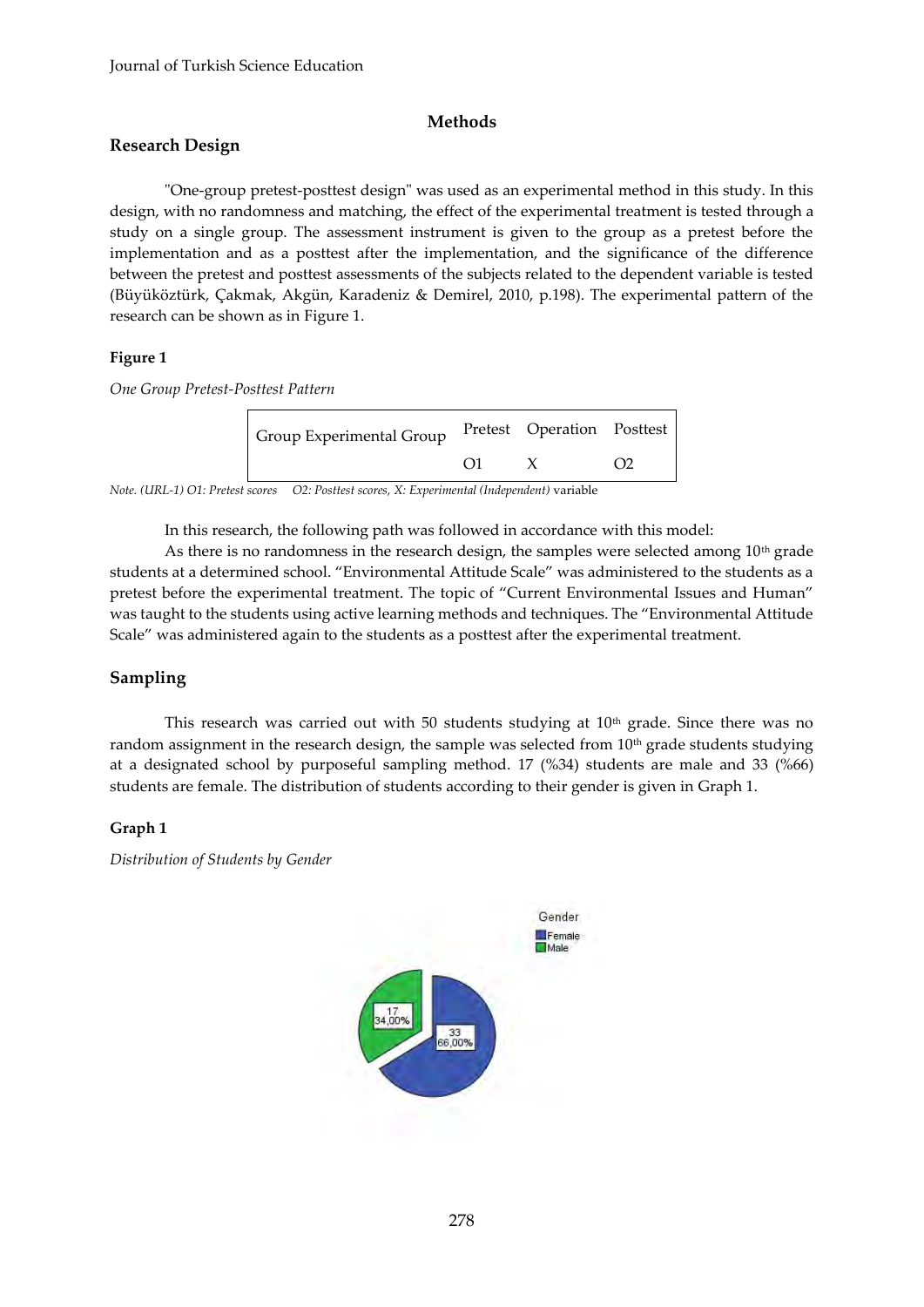#### **Data Collection Tool**

In order to measure the change in the students' environmental attitude as a result of active learning method-based teaching, "Environmental Attitude Scale" was used, which was developed by Uzun & Sağlam (2006) and consisted of the environmental thinking and environmental behavior subscales.

The topic of "Current Environmental Issues and Human" was taught to the students by using active learning methods and techniques such as "have you heard?", "concept map", "speaking/writing about the picture", "fishbone", "six thinking hats", "finding the mistakes in the story", "puzzle" and "card matching". This teaching was carried out for three weeks, two hours a week (Appendix 1). In order to decide which active learning methods and techniques to use, the subject "Current Environmental Problems and Human" is divided into sub-headings. In determining the subtitles; the objectives on the subject in the 2018 biology curriculum were taken into account. Active learning methods and techniques applied within the scope of the subject are given in Table 1.

#### **Table 1**

| Active Learning Methods and Techniques Applied within the Scope of the Subject |  |  |  |  |  |  |
|--------------------------------------------------------------------------------|--|--|--|--|--|--|
|--------------------------------------------------------------------------------|--|--|--|--|--|--|

| Current environment and human subtitles                  | Active learning methods and techniques |  |  |
|----------------------------------------------------------|----------------------------------------|--|--|
| Current environmental problems                           |                                        |  |  |
| Environmentally harmful human activities                 | Have you heard?                        |  |  |
| Air pollution                                            |                                        |  |  |
| Water pollution                                          | Concept map                            |  |  |
| Types of air pollution                                   |                                        |  |  |
| Diseases that emerge as a result of environmental issues | Speaking/Writing about the Picture     |  |  |
| Causes of forest fires                                   | Fishbone                               |  |  |
| Causes that can reduce biological diversity              |                                        |  |  |
| <b>Results of Environmental Problems</b>                 | Six thinking hats                      |  |  |
| Environmental facts and disciplines that can be utilized |                                        |  |  |
| Ecological footprint                                     |                                        |  |  |
| Carbon footprint                                         | Finding the mistakes in the story      |  |  |
| Water footprint                                          |                                        |  |  |
| Air-pollutant gases                                      |                                        |  |  |
| Gases that increase the greenhouse effect                | Puzzle                                 |  |  |
| General information about current environmental          |                                        |  |  |
| problems and human issue                                 |                                        |  |  |
| Preventing environmental issues                          | Card matching                          |  |  |

#### *Environmental Attitude Scale*

"Environmental Attitude Scale" developed by Uzun & Sağlam (2006) is a five-point Likert scale prepared as Always=5, Mostly=4, Sometimes=3, Rarely=2, Never=1. The scale consists of 27 items in total, including 13 items in "Environmental Behavior Subscale" and 14 items in "Environmental Thinking Subscale". Minimum 27 and maximum 135 points can be scored in the scale, including 13 to 65 points for the "Environmental Behavior Subscale" and 14 to 70 points for the "Environmental Thinking Subscale". The scope and face validity of the scale was ensured with an expert opinion, and the construct validity by means of factor analysis. It was found as a result of the analysis that the scale had three factors. These factors were respectively listed as "environmental concern, environmental consciousness, and environmental awareness" in the Environmental Behavior Subscale and "environmental opinion, environmental pollution, and environmental issues" in the Environmental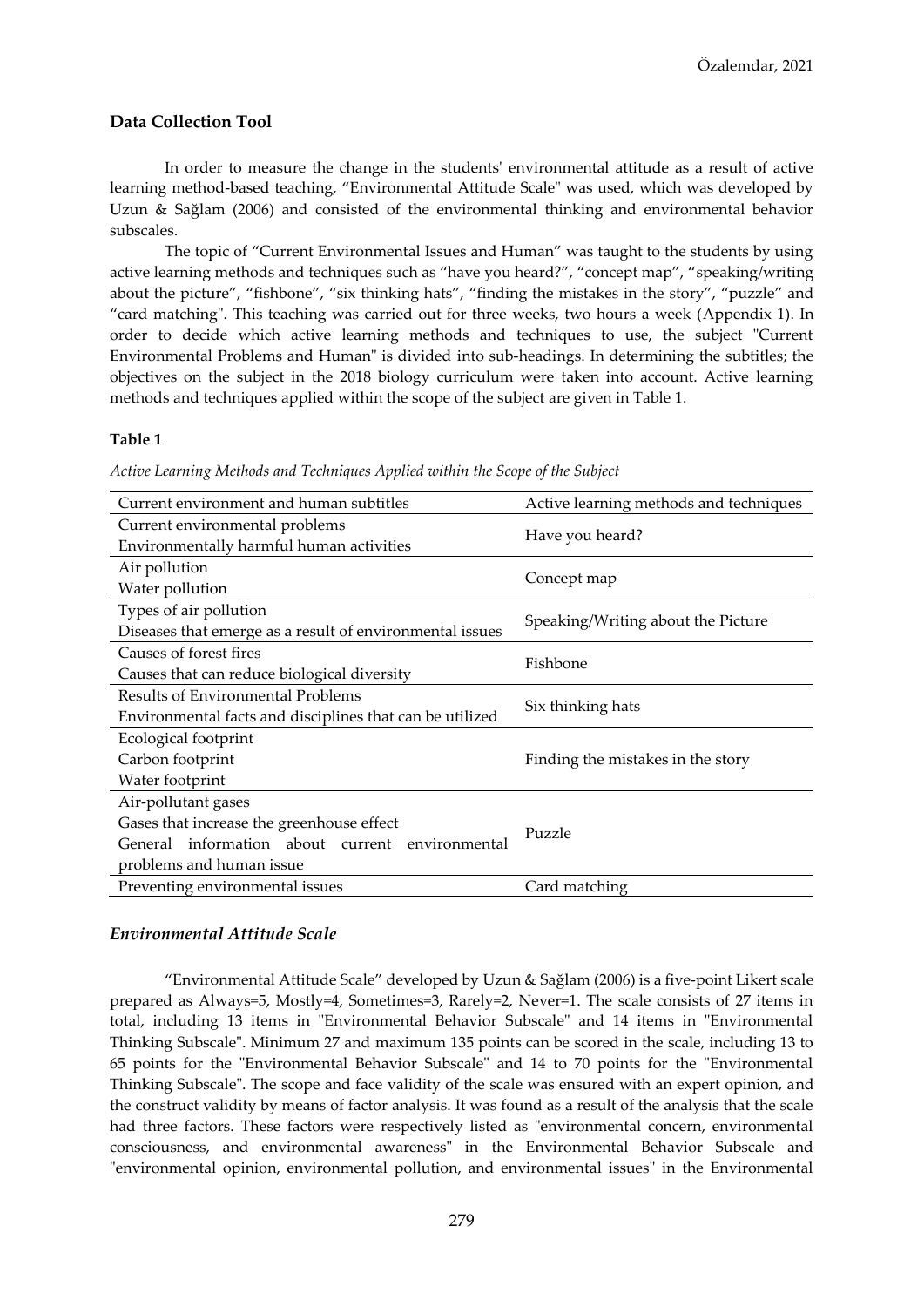Thinking Subscale. Reliability analysis of the scale was performed by calculating the item-total correlation, Cronbach's alpha internal consistency coefficient and Spearman-Brown split half test correlation. Cronbach's alpha internal consistency coefficient for the scale in general was found as 0.80, while Spearman-Brown split half test correlation was 0.76 (Uzun & Sağlam, 2006). In this study, testretest analysis was performed to calculate the reliability of the Environmental Attitude Scale, which was applied to the participants twice with a certain time interval. The Pearson correlation coefficient obtained for the overall scale after test-retest analysis was calculated as 0.83.

#### **Data Analysis**

The responses provided for the Environmental Attitude Scale were assessed between 5 and 1, and an environmental attitude environmental behavior and environmental thinking scores was obtained for each student. The data collected from the scale were analyzed using the dependent groups t-test. One-sample Kolmogorov Smirnov test was applied to determine whether the difference between pretest-posttest scores of environmental attitude, environmental behavior and environmental thought showed normal distribution or not. As a result of the obtained K-S(z) analysis; it was determined that the difference between environmental attitude (K-S $(z)=0.307$ ; p>0.05), environmental behavior (K- $S_{(2)}=0,399$ ; p $>0.05$ ) and environmental thought (K-S( $\alpha$ )=0,06; p $>0.05$ ) pretest-posttest scores showed normal distribution. For this reason, the data obtained from the scale were analyzed using dependent groups t-test from parametric tests. Test-retest analysis (Pearson correlation) was conducted to examine the reliability of the Environmental Attitude Scale in this study. Tables and graphs were used to show the analysis results of the data.

#### **Findings**

In this chapter of the study, the findings obtained through the analysis of the data collected by "Environmental Attitude Scale" were presented in tables and graphs.

The data related to the students' pretest-posttest scores for the Environmental Attitude Scale were given in Table 2.

#### **Table 2**

*Dependent Groups T-Test Results Related to The Students' Pretest-Posttest Scores for The Environmental Attitude Scale* 

| <b>Tests</b>    |    | ≂<br>$\overline{\phantom{a}}$ | ⌒<br>Sα      | uı |                                      |      |
|-----------------|----|-------------------------------|--------------|----|--------------------------------------|------|
| Pretest         |    | 100.92                        | 0.25<br>フェムコ |    |                                      | .007 |
| <b>Posttest</b> | 50 | 100<br>$\mathbf{H}$           | 12.43        | 49 | $-2.838$<br>$\overline{\phantom{0}}$ |      |

According to the findings in Table 2, there is a significant difference ( $t_{49}$ = -2.838, p<.05) in favor of posttests between the students' environmental attitude scale pretest-posttest scores.

The change in students' environmental attitude scale pre-test and post-test mean scores is given in Graph 2.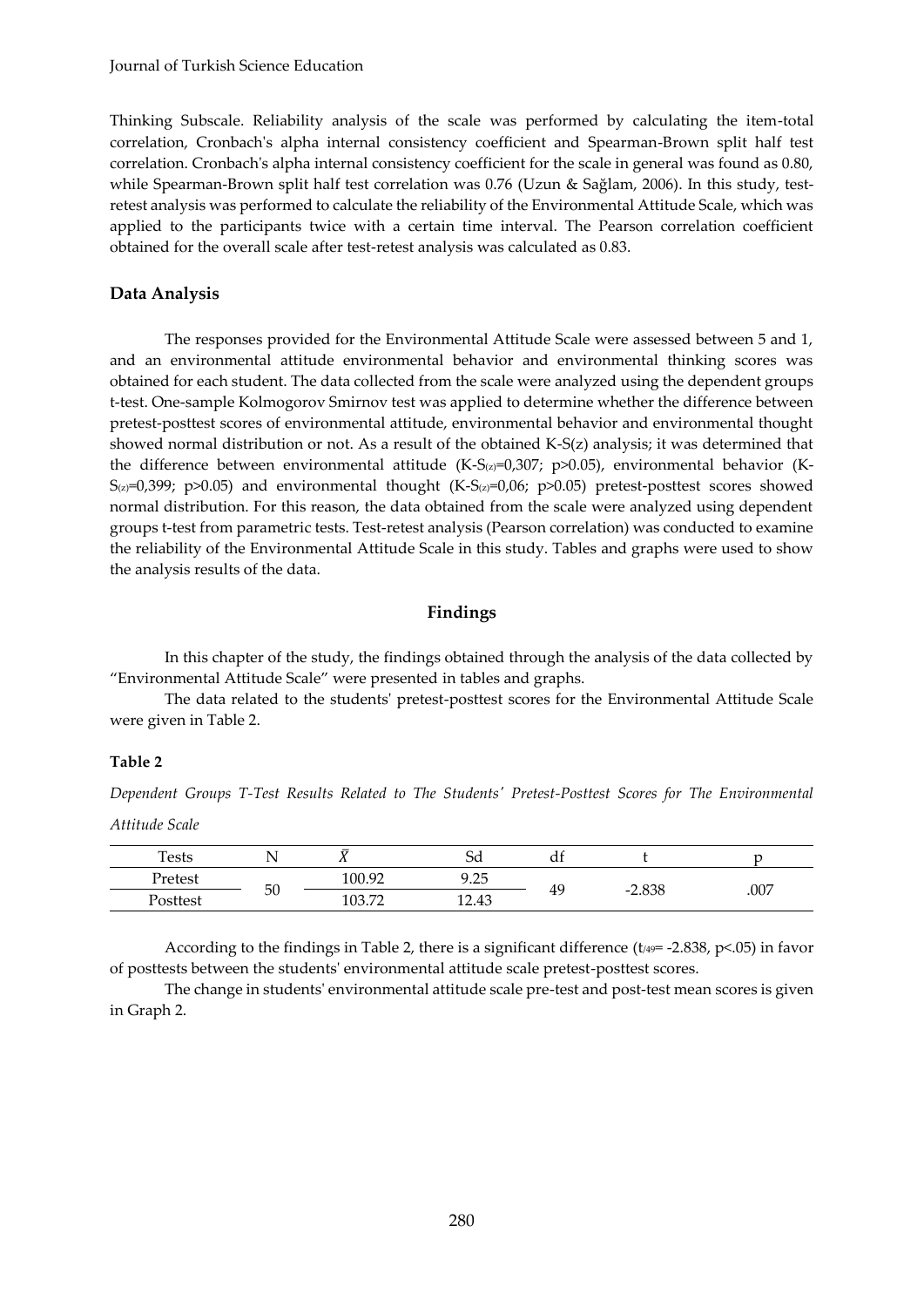#### **Graph 2**



*Change of Students' Environmental Attitude Pretest-Posttest Mean Scores*

The data related to the students' pretest-posttest scores for environmental behavior and environmental thinking, which are subscales of the Environmental Attitude Scale, were given in Table 3.

#### **Table 3**

*Dependent Groups T-Test Results Related to The Students' Pretest-Posttest Scores for Environmental Thinking* 

| Environmental Attitude Subscales | Tests    |    |       | Sd    | dt |          |     |
|----------------------------------|----------|----|-------|-------|----|----------|-----|
|                                  | Pretest  | 50 | 36.50 | 7.66  | 49 | $-3.884$ |     |
| Environmental behavior           | Posttest |    | 40.06 | 10.82 |    |          | .00 |
|                                  | Pretest  | 50 | 64.42 | 4.10  | 49 | .849     |     |
| Environmental thinking           | Posttest |    | 63.66 | 7.32  |    |          | .40 |

According to the findings in Table 3, there is a significant difference between the students' pretest-posttest scores ( $t_{/49}$ = -3.884, p<.05) for the environmental behavior in favor of the posttests, while there is no significant difference between the pretest-posttest scores ( $t_{49}$ = .849, p>.05) for the environmental thinking subscale.

The change in the students' environmental behavior scale pretest and posttest mean scores is given in Graph 3.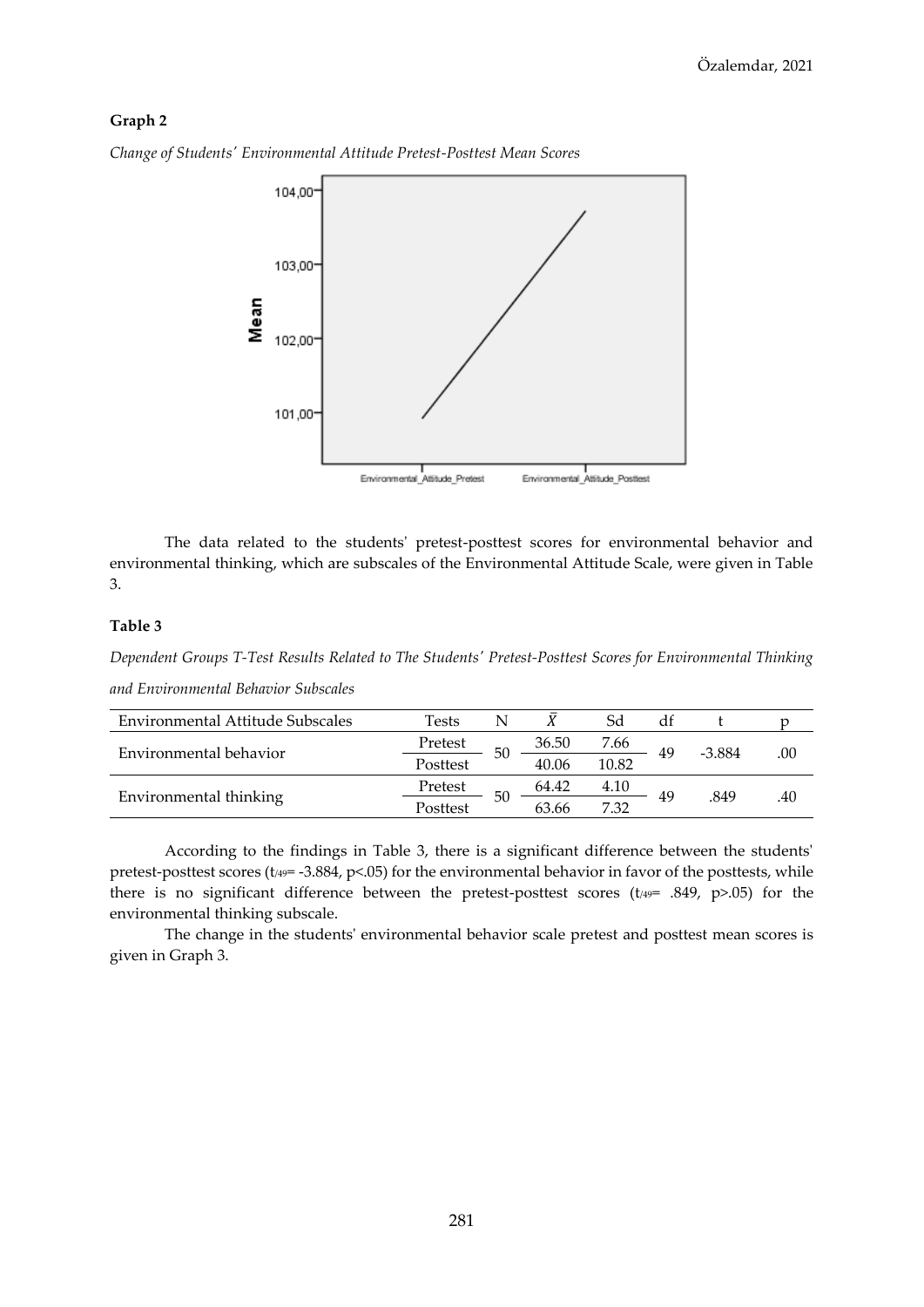#### **Graph 3**



*Change of Students' Environmental Behavior Pretest-Posttest Mean Scores*

The change in the environmental behavior scale pretest and posttest mean scores of the students is given in Graph 4.

#### **Graph 4**

*Change in Students' Environmental Thought Pretest-Posttest Mean Scores*



#### **Discussion**

In this study, the effect on environmental attitude of active learning method applied in teaching the biology topic "Current Environmental Issues and Human" for 10<sup>th</sup> Grade Students was analyzed. The topic of "Current Environmental Issues and Human" was taught to the students using active learning methods and techniques such as "have you heard?", "concept map", "speaking/writing about the picture", "fishbone", "six thinking hats", "finding the mistakes in the story", "puzzle" and "card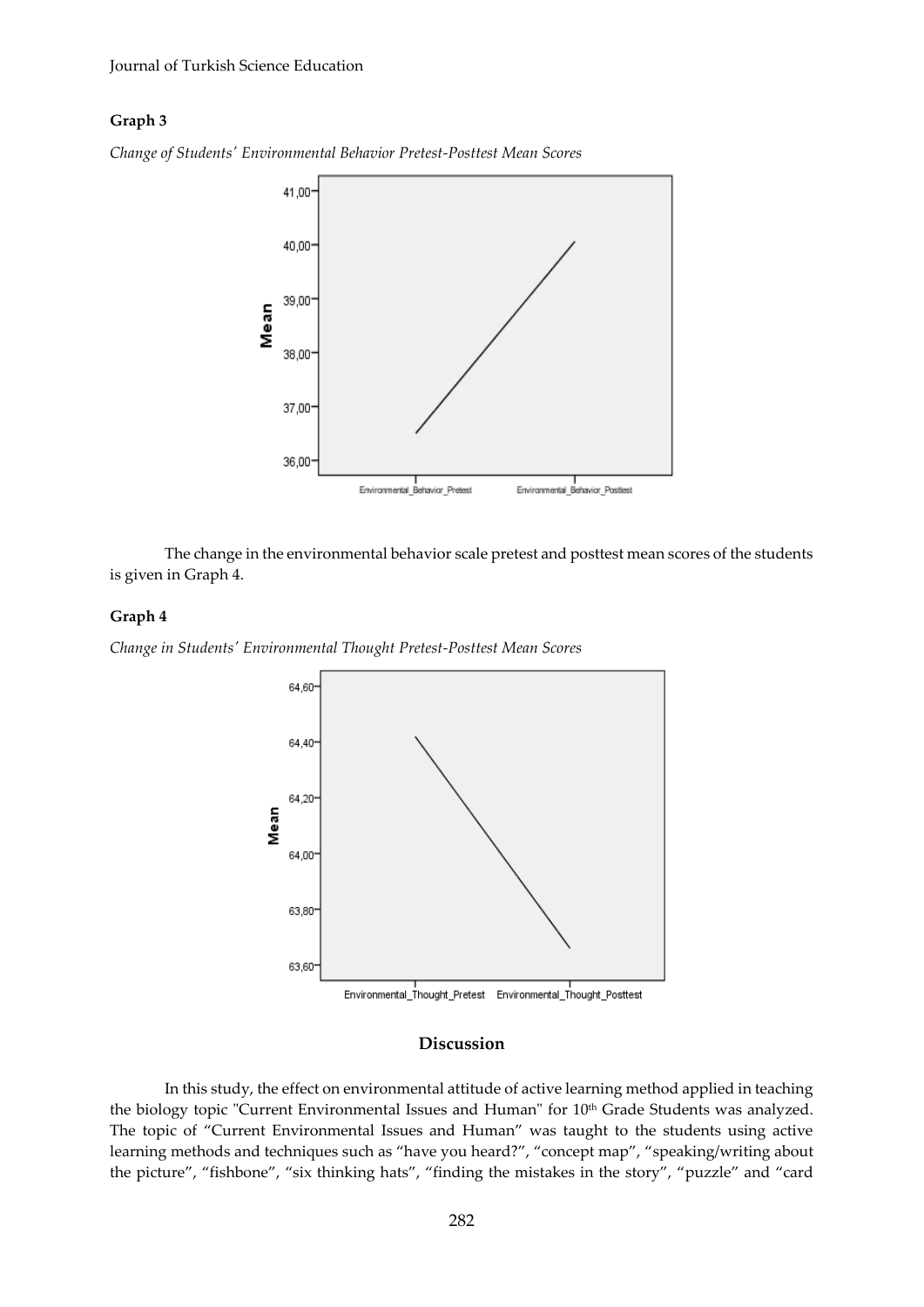matching". The analysis of the assessments made before and after teaching the students about the environmental attitude revealed a significant increase in the level of students' environmental attitudes.

The research samples in the body of literature that show similarity to this finding of the research are as follows: Within the scope of the study carried out by Bilgi (2008) the effect on the students' level of environmental attitude and environmental knowledge of the active learning methods applied in teaching the environmental issues in High School Grade 1 geography program compared to teachercantered methods was analyzed. In this study, it was reached to the result that active teaching applied in environmental education was more effective and positive for the students in terms of environmental knowledge and environmental attitude compared to teacher-cantered teaching. In the same study, teachers were asked which active teaching methods they preferred in teaching environmental issues within the scope of geography lesson. 10% of the teachers stated that concept maps are among the most suitable techniques and methods. In the study carried out by Akkurt (2010) the effect on the students' success and environmental attitudes of active learning approach applied in teaching High School Grade 1 students the biology topic "ecology and environmental pollution" compared to traditional form of teaching was analyzed. In this study, it was found that active learning method applied in teaching the related topic was more effective in improving students' success and making them develop a positive attitude towards the environment compared to traditional methods. In the study carried out by Keleş et al. (2010) the effect on the teacher candidates' environmental consciousness, attitude towards the environment, thought and behaviors of the nature education project in which active learning methods were applied was analyzed. In this study, it was found that the natural education program had a positive effect on the participants' environmental consciousness, attitudes and behaviors and had a lasting effect, but did not have any effect on their environmental thoughts. Within the scope of the study carried out by Şenel (2010) the effect on the science teacher candidates' environmental consciousness of problem-based active learning method compared to direct instruction was analyzed. In this study, it was found that both methods increased environmental consciousness, while problem-based learning method was more effective in increasing environmental consciousness than direct instruction method. Within the scope of the study carried out by Arık (2017) the effect on the environmental education of constructive learning approach and/or active learning was analyzed. In this study, it was found that constructive learning approach and/or active learning-based environmental education was more effective compared to traditional learning and had a large effect on the students' environmental academic success and their attitudes towards the environment.

In addition, the results of the studies carried out by Akdal (2010), Armbruster, Patel, Johnson & Weiss (2009), Aydın (2011), Bilgi (2008), Çalışkan (2005), Çizmeci (2006), Duman & Şahiner (2008), Gao (2019), Güçlü (2007), Güney (2011), Kaya & Ersoy (2011), Klepaker, Almendingen & Tveita (2007), Mathias (2014), Protus, Martin & Shikuku (2020), Saygı (2009), Türksoy & Taşlıdere (2016), Wilke (2020), Yıldırım (2009) and which analyzed the effect of active learning method applied in teaching courses of different topics on the students' attitudes towards the course were in parallel with the findings of the research. It is seen that one or more of the active learning methods and techniques used in this study are also used in these studies. These studies also included different active learning methods and techniques.

In this study, the analysis of the assessments made before and after the teaching process regarding the students' levels of environmental behavior and environmental thinking, which are the subscales of environmental attitude, revealed a significant increase in the students' levels of environmental behavior. However, no significant difference was found in their levels of environmental thinking. It is thought that the students' high levels ( $\overline{X}$  =64.42) of environmental thoughts before the education have an effect on their levels of environmental thoughts remaining the same after the education.

The research samples in the body of literature that show similarity to this finding of the research are as follows: In the experimental study carried out by Keleş et al. (2010) in order to analyze effect on the teacher candidates' environmental consciousness, their attitudes towards the environment, thinking and behaviors of the natural education project where active learning methods were applied, it was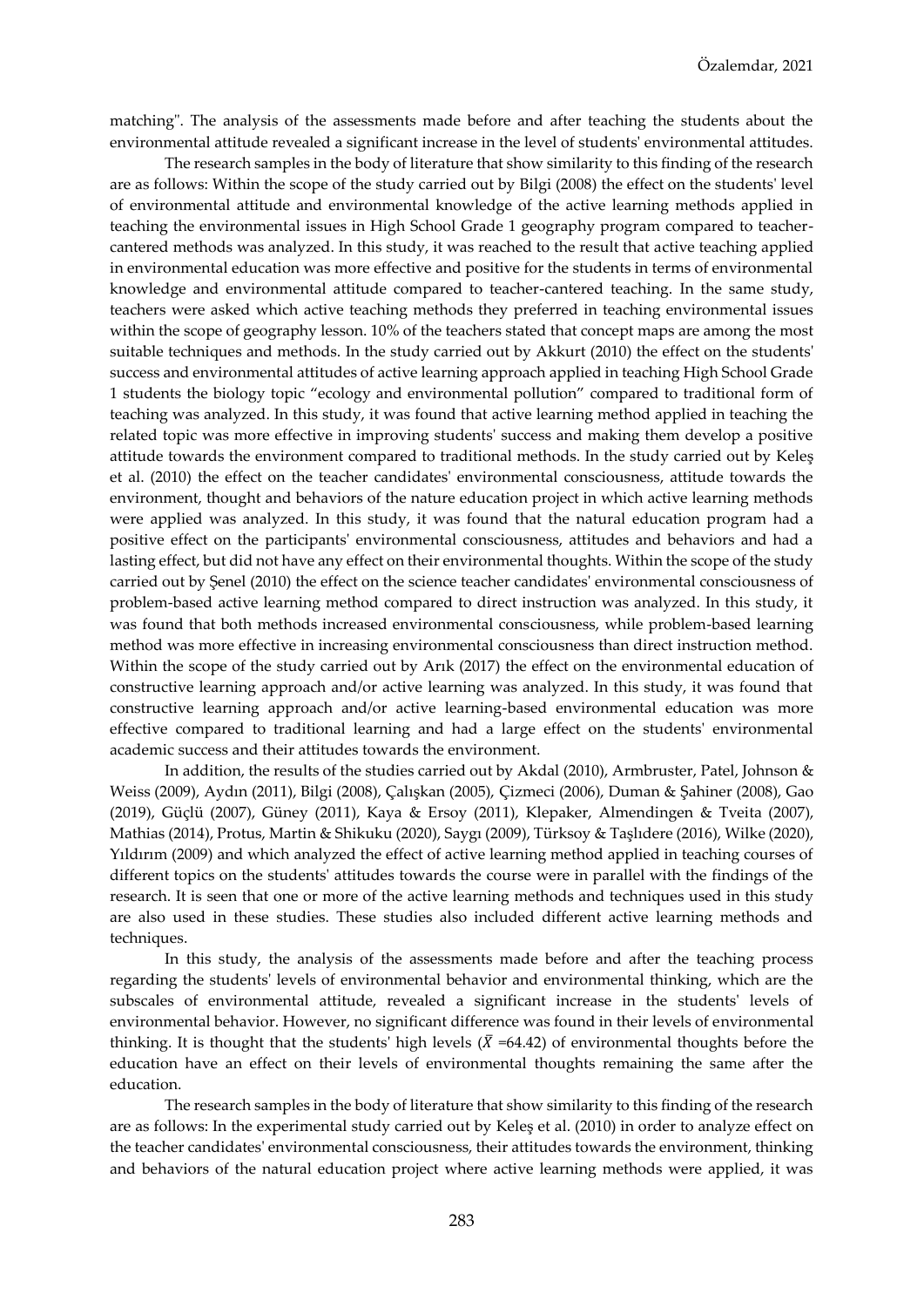found that this project improved environmental consciousness, had a positive effect on their environmental attitudes and behaviors, but did not lead to any significant change in the environmental thought. Within the scope of the study carried out by Tezel & Karademir (2015) the effect on the middle school students' attitudes towards the environment, behaviours, and thoughts of the project "I Understand the Inquiring Nature of Science" in which active learning methods were applied was analyzed. In this study, it was found that the project was not effective on the students' attitudes towards the environment, behaviors, and thoughts. The experimental results of this study related to the environmental attitudes, behaviors and thoughts outside from active learning are in parallel with the results of the study conducted by Arı (2019), Cevher Kalburan (2009), Hamalosmanoğlu & Güven, (2014), Leeming, Porter, Dwyer, Cobern, & Oliver (1997), Shay Margalit & Rubin (2017), Uçar & Karakuş (2017).

#### **Conclusion and Suggestions**

In this study, it was aimed to present the effect on environmental attitude of the active learning method applied in teaching the biology topic "Current Environmental Issues and Human" for 10<sup>th</sup> grade students. In this study, it was found that active learning method applied in teaching the biology topic "Current Environmental Issues and Human" for  $10<sup>th</sup>$  grade students improved the levels of students' environmental attitudes and thus had a positive effect on the environmental attitude. When the study is analyzed in terms of environmental behavior and environmental thought, which are the subscales of the environmental attitude, it is found that the students' levels of environmental behavior improved after the education, but their levels of environmental thought remained the same. Therefore, it can be said that active learning method has a positive effect on environmental behavior, but it is not effective on environmental thoughts. It is thought that the students' high levels of environmental thoughts before the education have an effect on their levels of environmental thoughts remaining the same after the education.

#### **Suggestions**

Based on the results of this study,

 Different active learning methods and techniques can be included in the course's teaching process in order to improve environmental thoughts in which no significant increase was observed.

Quantitative data collected in this regard can be supported by qualitative data.

In the future,

 Experimental studies can be conducted related to the effect on environmental attitude of different variables.

 The effect of active learning on attitudes towards various topics in biology subject can be studied.

 The effect on environmental attitudes of active learning method to be applied in various disciplines in terms of the environment can also be studied.

#### **References**

- Akdal, P. (2010). *İlköğretim 6. sınıf matematik dersi prizmalar ve ölçme ünitesinin aktif öğrenme yaklaşımına uygun olarak öğretiminin öğrenci başarısına ve tutumuna etkisi*. Master's thesis, Gazi University, Ankara.
- Akıllı, M., & Yurtcan, M. T. (2009). İlköğretim fen bilgisi öğretmeni adaylarının çevreye karşı tutumlarının farklı değişkenler açısından incelenmesi (Kazım Karabekir eğitim fakültesi örneği) [An investigation of prospective science teacher's attitudes towards environment in terms of different factors (sample of Kazım Karabekir education faculty)].*Erzincan Eğitim Fakültesi Dergisi, 11*(2), 119-131.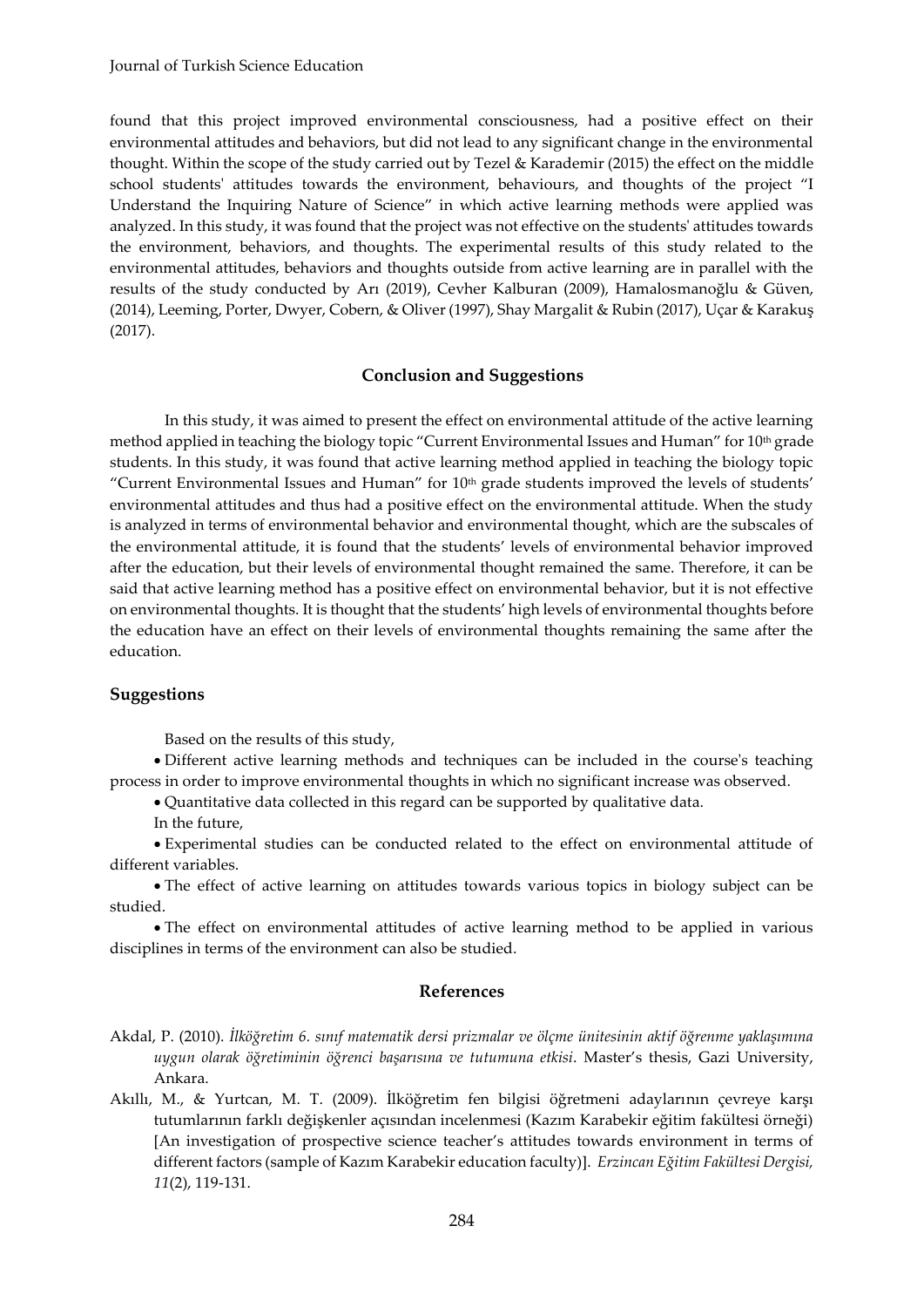- Akkurt, N. D. (2010). Aktif öğrenme tekniklerinin lise 1. sınıf öğrencilerinin öğrenme başarılarına ve çevreye yönelik tutumlarına etkisi [The effect of active learning technique on the academic achievement and the behavior environment of the first grade of intermediate students]. *Milli Eğitim Dergisi, 40*(185), 138-147.
- Aksu, H. H. (2005). *İlköğretimde aktif öğrrenme modeli ile geometri öğretiminin başarıya, kalıcılığa, tutuma ve geometrik düşünme düzeyine etkisi*. Doctoral dissertation, Dokuz Eylül University, İzmir.
- Arı, E. (2019). Ortaöğretim öğrencilerinin çevresel duyarlılıkları: Eskişehir'de bir uygulama [Environmental sensitivity of secondary students: an application in Eskişehir]. *Journal of Quantitative Sciences, 1*(1), 74-89.
- Arık, S. (2017). *Yapılandırmacı öğrenme yaklaşımı ve aktif öğrenmenin çevre eğitimi üzerindeki etkisinin sistematik incelenmesi ve meta-analizi*. Doctoral dissertation, Gazi University, Ankara.
- Armbruster, P., Patel, M., Johnson, E., & Weiss, M. (2009). Active learning and student-centered pedagogy improve student attitudes and performance in introductory biology. *CBE—Life Sciences Education*, *8*(3), 203-213[. https://doi.org/10.1187/cbe.09-03-0025](https://doi.org/10.1187/cbe.09-03-0025)
- Aydemir, G. (2010). *Sosyal bilgiler öğretiminde örnek olay yönteminin öğrencilerin çevre bilincine ve çevreye yönelik tutumlarına etkisi*. Master's thesis, Marmara University, İstanbul.
- Aydın, Z. (2011). *İlköğretim 6. sınıf matematik dersinde kullanılan aktif öğrenme temelli etkinliklerin öğrencilerin matematik dersine karşı tutumlarına, akademik başarı ve yaratıcı düşünme düzeylerine etkisi***.**  Master's thesis, Gaziantep University, Gaziantep.
- Aytan, T. (2017). The effect of listening education practices organized by active learning techniques on the attitudes of 6th grade students towards Turkish course. *Journal of Education and Practice*, *8*(12), 41-48.
- Bilgi, M. G. (2008). *Ortaöğretim kurumlarında coğrafya dersi kapsamındaki çevre konularının öğretiminde aktif öğretim yöntemlerinin rolü.* Doctoral dissertation, Gazi University, Ankara.
- Bilgiç, S. F. (2011). *İlköğretim 7. sınıf çember ve daire alt öğrenme alanında aktif öğrenmenin öğrencilerin başarıları, tutumları ve kalıcılık düzeylerine etkisi.* Master's thesis, Gazi University, Ankara.
- Bölükbaş, F., & Özdemir, E. (2009). Aktif öğrenmenin yazılı anlatım becerilerine etkisi. *Hasan Ali Yücel Eğitim Fakültesi Dergisi, 6*(2), 27-43.
- Büyüköztürk, Ş., Kılıç Çakmak, E., Akgün, E. A., Karadeniz, Ş., & Demirel, F. (2010). *Bilimsel araştırma yöntemleri* (5. bs.). Pegem Akademi Yayıncılık.
- Candan, H., & Maltaş Erol, A. (2016). Karaman kent dinamiklerinin çevresel duyarlılık düzeylerinin belirlenmesine yönelik bir araştırma [A study on determination of environmental sensitivity levels of Karaman urban dynamics]. *Manas Journal of Social Studies, 5*(1), 94-112.
- Cevher Kalburan, F. N. (2009). *Çocuklar için çevresel tutum ölçeği" ile "yeni ekolojik paradigma ölçeği"nin geçerlik güvenirlik çalışması ve çevre eğitim programının etkisinin incelenmesi*. Doctoral dissertation, Gazi University, Ankara.
- Çalışkan, F. (2005). *İlköğretim 4. sınıf sosyal bilgiler dersinde aktif öğrenme yöntemlerinden çözümlemeli öykü yönteminin öğrencilerin akademik başarılarına, tutumlarına ve aktif öğrenme düzeylerine etkisi*. Master's thesis, Mustafa Kemal University, Hatay.
- Çizmeci, N. (2006). *Müzik eğitiminde aktif öğrenme tekniklerine dayalı ders programlarının İlköğretim 6. sınıf öğrencilerinin müzik öğretimi, derse yönelik görüşleri ve tutumları üzerindeki etkileri*. Master's thesis, Dokuz Eylül University, İzmir.
- Doğan, İ., & Purutçuoğlu, E. (2017). Sosyal hizmet uzmanlarının çevresel farkındalık seviyeleri ile çevreye yönelik tutumlarının belirlenmesi [The determination of the environmental awareness levels of social workers and their attitudes towards the environment]. *Türkiye Sosyal Araştırmalar Dergisi, 21*(2), 389-405.
- Duman, D., & Şahiner, D. G. S. (2008). İlköğretim sosyal bilgiler dersinde aktif öğrenme tekniklerinin demokratik tutumlara ve ders başarısına etkisi [The effects of active learning techniques on bringing in democratic attitudes in social science course in primary education]. *Dokuz Eylül Üniversitesi Buca Eğitim Fakültesi Dergisi, 24*, 135-146.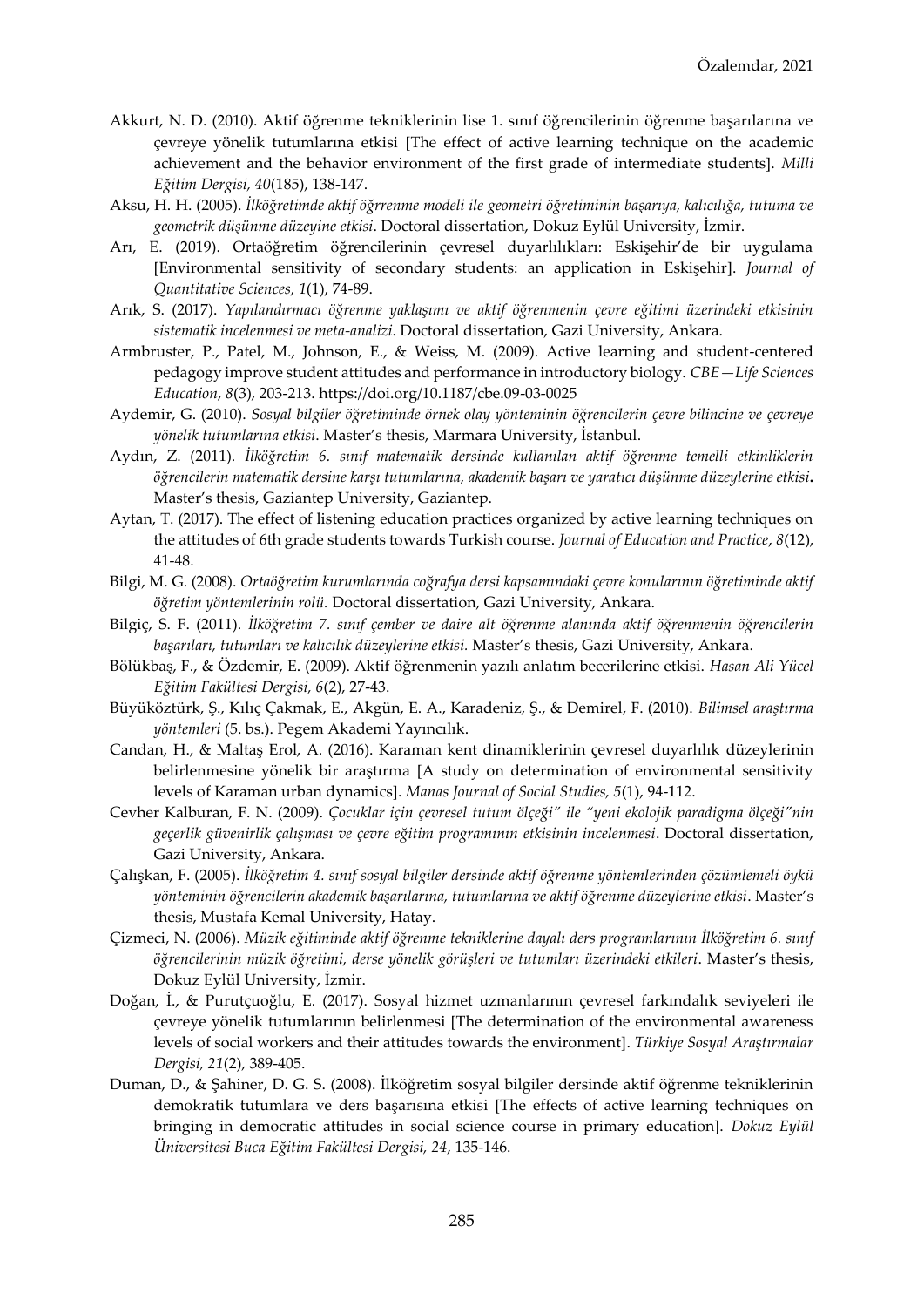- Erdoğan, M., & Özsoy, A. M. (2007). Graduate students' perspectives on the human-environment relationship. *Journal of Turkish Science Education, 4*(2), 21-30.
- Erten, S. (2004). Çevre eğitimi ve çevre bilinci nedir, çevre eğitimi nasıl olmalıdır?. *Çevre ve Insan 1 Dergisi, Çevre ve Orman Bakanlığı Yayın Organı.* 65/66.
- Gao, X. (2019). A statistical study of the impact of active learning on students' learning attitudes toward physics based on the class-phys survey. *International Journal of Information and Education Technology*, *9*(12). 849-853. https://doi.org/10.18178/ijiet.2019.9.12.1316
- Gezer, K., Çokadar, H. Köse, S., & Bilen, K. (2006). Lise öğrencilerinin çevreye yönelik tutumlarının karşılaştırılması: Buldan örneği. In I. Ertuğrul & T. Tok (Eds.), *Buldan Sempozyumu* (pp.102–106). Pamukkale University, Denizli.
- Gök, E., & Afyon, A. (2015). İlköğretim öğrencilerinin çevre bilgisi ve çevresel tutumları üzerine alan araştırması [A survey on elementary school students' environmental knowledge and environmental attitudes]. *Journal of Turkish Science Education, 12*(4), 77-93. https://doi.org/10.12973/tused.10152a
- Güçlü, E. (2007). *Sınıf yönetiminde aktif öğrenme tekniklerinin öğrenci başarısındaki ve tutumundaki önemi.* Master's thesis, Yeditepe University, İstanbul.
- Güney, N. (2011). *İlköğretim II. kademede fiilimsilerin öğretiminde aktif öğrenmenin tutum, başarı ve kalıcılığa etkisi*. Doctoral dissertation, Selçuk University, Konya.
- Hamalosmanoğlu, M., & Güven, E. (2014). Disiplinler arası yaklaşıma dayalı çevre eğitiminin öğrencilerinin çevreye yönelik tutumlarına ve davranışlarına etkisi*.* [The Effect of Environmental Education Based on Interdisciplinary Approach to Students' Environmental Attitudes and Behaviours]. *Journal of Turkish Science Education, 11*(4), 47-62. https://doi.org/10.12973/tused.10126a
- İncekara, S., & Tuna, F. (2010). Ortaöğretim öğrencilerinin çevresel konularla ilgili bilgi düzeylerinin ölçülmesi: Çankırı ili örneği [Measuring the knowledge level of high school students on environmental issues: The case of Çankırı province]. *Marmara Coğrafya Dergisi, 22,* 168-182.
- Kahyaoğlu, M. (2013). Ortaöğretim öğrencilerinin zekâ alanları ile çevreye yönelik tutumları arasındaki ilişkinin değerlendirilmesi [Evaluation of the relationship between high school students' attitudes towards environmental and their intelligence types]. *Ankara University Journal of Faculty of Educational Sciences, 46*(2), 159-178.
- Kardaş, M. N., & Uca, N. (2016). Aktif öğrenme yönteminin kullanıldığı çalışmaların öğrenci başarısı, tutumu ve görüşleri açısından incelenmesi: bir meta-analiz çalışması [The relationship between active learning method and the views of students on achievement; attitude and applications: A study of meta-analysis]. *International Journal of Turkish Education Sciences, 7,* 118-130.
- Kaya, B., & Ersoy, F. (2011). Geleneksel sınıflarda sosyal bilgiler dersinde zaman içinde bilim ünitesinde aktif öğrenme yönteminin öğrenci başarısı ve tutumu üzerine etkisi [Effect on active learning method of student' success and manner during time in science unit at social lesson in traditional classrooms]. *International Social Science Education of Journal, 1*(2), (92-103).
- Keleş, Ö., Uzun, N., & Varnacı Uzun, F. (2010). Öğretmen adaylarının çevre bilinci, çevresel tutum, düşünce ve davranışlarının doğa eğitimi projesine bağlı değişimi ve kalıcılığının değerlendirilmesi [The change of teacher candidates" environmental consciousness, attitude, thought and behaviors with nature training project and the assessment of its permanence]. *Electronic Journal of Social Sciences, 9*(32), 384-401.
- Klepaker, T., Almendingen, S. F., & Tveita, J. (2007). Young Norwegian students' preferences for learning activities and the influence of these activities on the students' attitudes to and performance in science. *Nordic Studies in Science Education*, *3*(1), 45-56. <https://doi.org/10.5617/nordina.513>
- Köğce, D., Ünal, S., & Şahin, B. (2009). The effect of pre-service mathematic teachers' socio-economic status on their ideas and behaviors about environment. *Journal of Turkish Science Education, 6*(3), 19-37.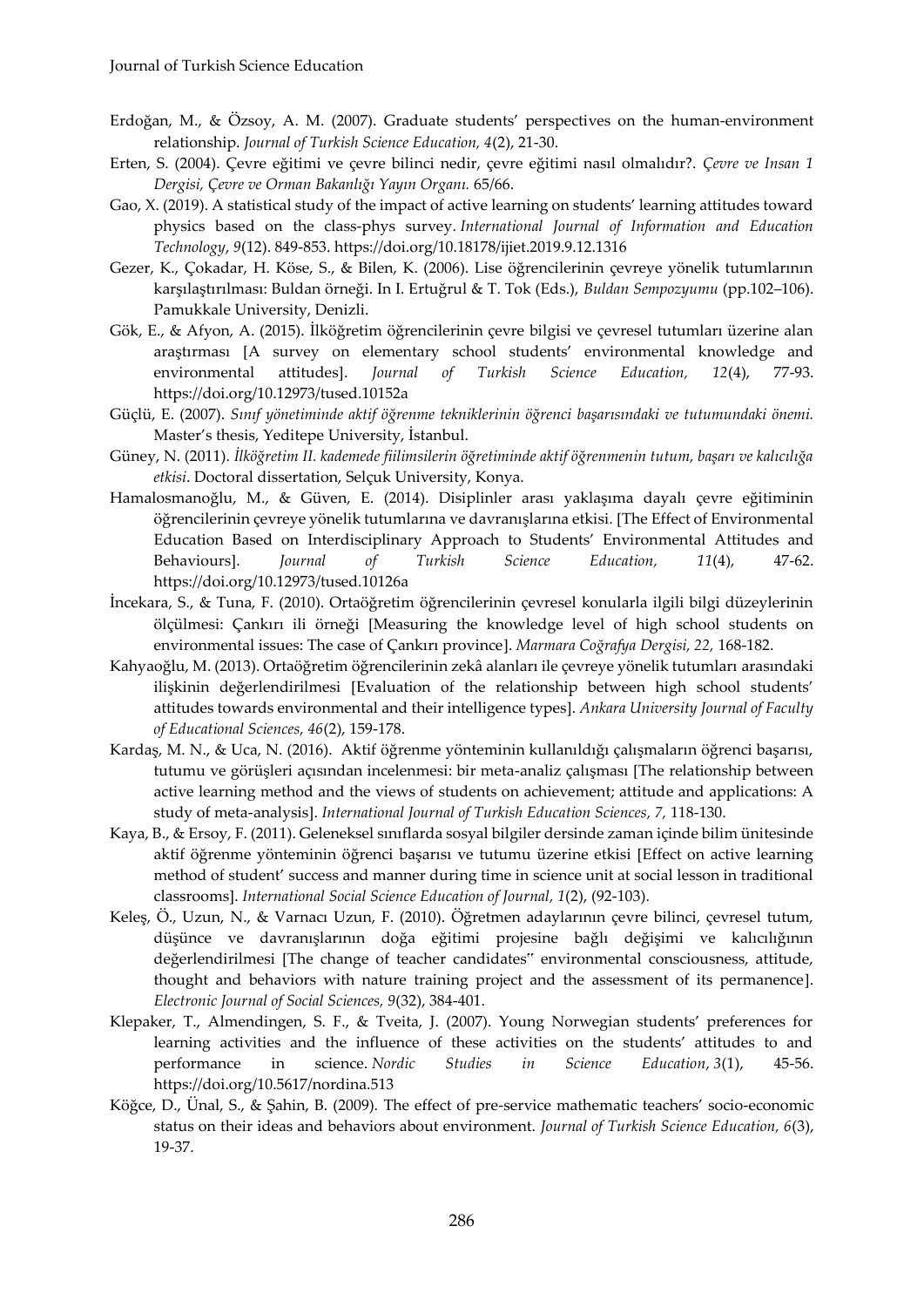- Köksal Akyol, A., Körükçü, Ö., Salı, G., & Sarıaslan, S. (2019). Ergenlerin çevreye yönelik tutumları ve empatik eğilimlerinin incelenmesi [A study adolescents' attitudes towards environment and their empathic tendency]. *Mehmet Akif Ersoy Üniversitesi Eğitim Fakültesi Dergisi, 50, 51-70*.
- Leeming, F. C., Porter, B. E., Dwyer, W. O., Cobern, M. K., & Oliver, D. P. (1997). Effects of participation in class activities on children's environmental attitudes and knowledge. *The Journal of Environmental Education*, 28 (2), 33-42[. https://doi.org/10.1080/00958964.1997.9942821](https://doi.org/10.1080/00958964.1997.9942821)
- Mathias, A. (2014). *Active learning in the science classroom*. Honors Projects, Bowling Green State University, Ohio, USA.
- Meşe, N. N., & Alıncak, F. (2016). Yükseköğretim öğrencilerinin çevre bilinci üzerine bir araştırma [A research on environmental awareness of higher education students]. *The Journal of International Civilization Studies, 1,* 23-32.
- Ormancı, Ü., & Çepni, S. (2020). Investigating the effects of web-based science material for guided inquiry approach on information and communication skills of students. *Participatory Educational Research (PER), 7*(1), 201-219.<https://doi.org/10.17275/per.20.12.7.1>
- Özdemir, N., & Çobanoğlu, E. O. (2008). Türkiye' de nükleer santrallerin kurulması ve nükleer enerji kullanımı konusundaki öğretmen adaylarının tutumları [Prospective teachers' attitudes towards the use of nuclear energy and the construction of nuclear plants in Turkey]. *Hacettepe University Journal of Education, 34,* 218-232.
- Protus, W. M., Martin, W., & Shikuku, B. (2020). Influence of smasse active learning techniques on students' attitude towards mathematics in secondary schools in baringo county, Kenya. *European Journal of Education Studies*, *6*(11), 279-293.<https://doi.org/10.5281/zenodo.3659254>
- Salman, M. F. (2009). Active Learning Techniques (ALT) in a mathematics workshop; Nigerian primary school teachers' assessment. *International Electronic Journal of Mathematics Education, 4*(1), 23-35.
- Saygı, C. (2009). *Aktif öğrenmenin müzik tarihi dersine ilişkin başarı, tutum ve özyeterlik üzerindeki etkisi*. Doctoral dissertation, Dokuz Eylül University, İzmir.
- Shay-Margalit, B., & Rubin, O. D. (2017). Effect of the Israeli "green schools" reform on pupils' environmental attitudes and behavior. *Society & Natural Resources*, *30*(1), 112-128. <https://doi.org/10.1080/08941920.2016.1171939>
- Suna, Y. (2019). *Aktif öğrenme yaklaşımının 7. sınıf matematik dersi rasyonel sayılar konusunun öğretimine etkisinin akademik başarı, tutum ve kalıcılık düzeyleri bağlamında incelenmesi*. Master's thesis, Tokat Gaziosmanpaşa University, Tokat.
- Şahin, M. (2007). The importance of efficiency in active learning. *Journal of Turkish Science Education, 4*(2), 61-74.
- Şenel, H. (2010). *Fen bilgisi öğretmen adaylarının çevre bilincinin geliştirilmesinde probleme dayalı aktif öğrenmenin etkisi.* Master's thesis, Balıkesir University, Balıkesir.
- Tezel, Ö., & Karademir, E. (2015). Ortaokul öğrencilerinin çevresel tutum, davranış ve düşüncelerinin doğa eğitimi projesine bağlı değişimi. In I. Şahin, A. Kıray & S. Alan (Eds.), *International Conference on Education in Mathematics, Science & Tecnology* (pp. 1239-1243). Necmettin Erbakan University, Konya.
- Thaman, R., Dhillon, S., Saggar, S., Gupta, M., & Kaur, H. (2013). Promoting active learning in respiratory physiology-positive student perception and improved outcomes. *National Journal of Physiology, Pharmacy and Pharmacology, 3*(1), 27-34[. http://doi.org/10.5455/njppp.2013.3.27000](http://doi.org/10.5455/njppp.2013.3.27000)
- Türksoy, E., & Taşlıdere, E. (2016). Aktif öğrenme teknikleri ile zenginleştirilmiş öğretim yönteminin 5. sınıf öğrencilerinin fen ve teknoloji dersi akademik başarı ve tutumları üzerine etkisi [Effect of instruction enriched with active learning tecniques on 5th grade students' academic achievement and attitudes towards science technology course]. *Ahi Evran Üniversitesi Kırşehir Eğitim Fakültesi Dergisi (KEFAD), 17*(1), 57-77.
- Uçar, A., & Karakuş, U. (2017). 6. sınıf sosyal bilgiler dersi çevre konularının öğretiminde belgesel kullanımının öğrencilerin akademik başarı ve tutumlarına etkisi [The Effects of Using Documentary in Teaching Environmental Issues on 6th Grade Social Sciences Course on the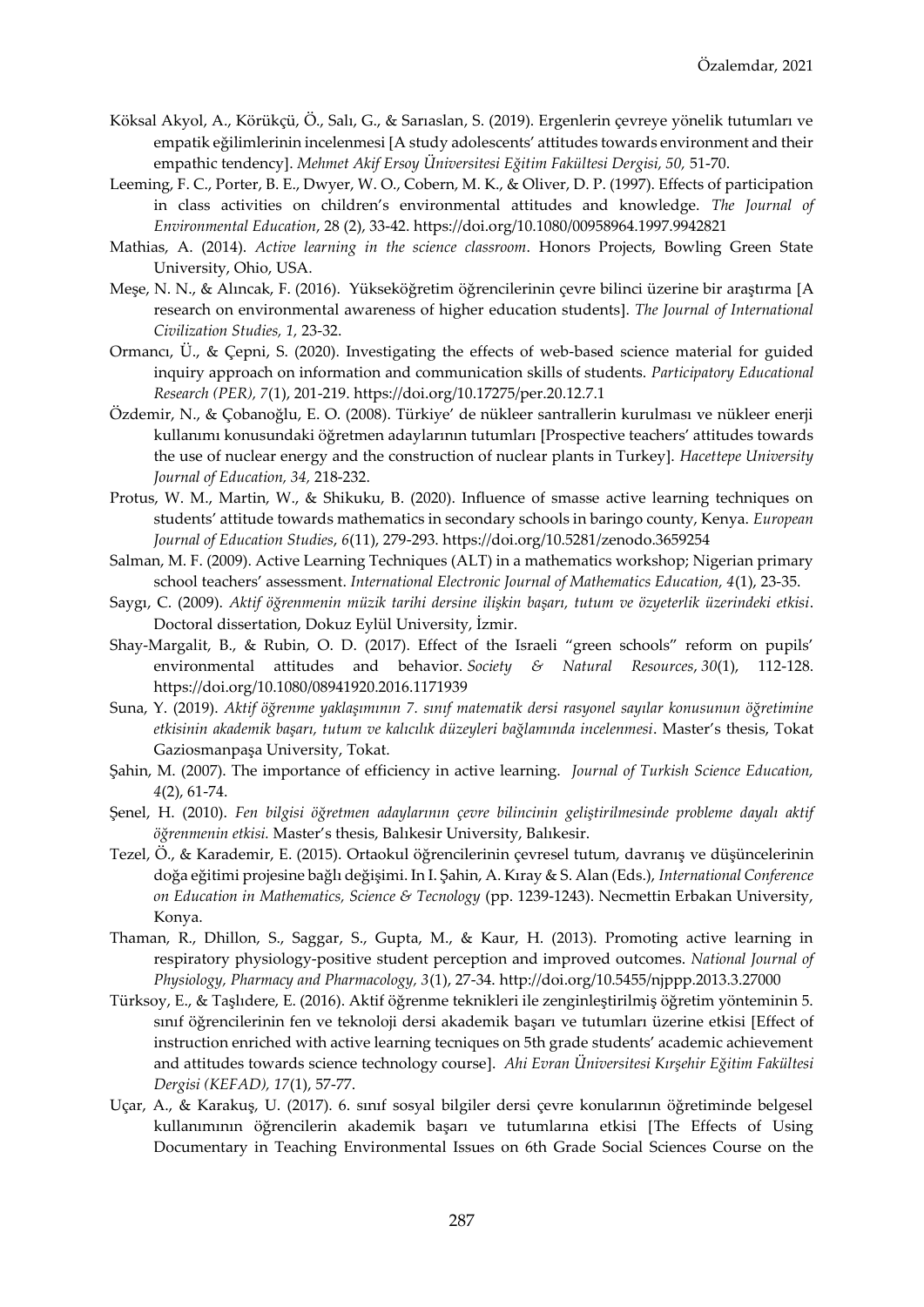Academic Success and Attitudes of Students]. *Ahi Evran Üniversitesi Kırşehir Eğitim Fakültesi Dergisi*, *18*(3), 992-1009.

Ural, F. (2011). *İlköğretim 7. sınıf din kültürü ve ahlak bilgisi ünitelerinin bazı aktif öğrenme yöntemlerine göre işleme imkânları.* Master's thesis, Selçuk University, Konya.

URL-1,

[https://acikders.ankara.edu.tr/pluginfile.php/176857/mod\\_resource/content/0/11.%20Deneysel%](https://acikders.ankara.edu.tr/pluginfile.php/176857/mod_resource/content/0/11.%20Deneysel%20Desenler.pdf) [20Desenler.pdf.](https://acikders.ankara.edu.tr/pluginfile.php/176857/mod_resource/content/0/11.%20Deneysel%20Desenler.pdf)

Uzun, N., & Sağlam, N. (2006). Ortaöğretim öğrencileri için çevresel tutum ölçeği geliştirme ve geçerliliği [The effect of course "man and environmentand voluntary environmental organisations on secondary school students' knowledge and attitude towards environment]. *Hacettepe University Journal of Education, 30,* 240-250.

Ün Açıkgöz, K. (2011). *Aktif öğrenme* (12. bs.). Biliş Gelişimin Coşkusu.

- Wilke, R. R., (2020). The effect of active learning on student characteristics in human physiology course for nonmajors. *Advence in Physiology Education, 27*(4). 207-223. <https://doi.org/10.1152/advan.00003.2002>
- Wolfe, K. (2006). Active learning. *Journal of Teaching in Travel & Tourism*, *6*(1), 77-82. [https://doi.org/10.1300/J172v06n01\\_05](https://doi.org/10.1300/J172v06n01_05)
- Yıldırım, A. (2009). *Bilgisayar eğitiminde aktif öğrenmenin öğrenci akademik başarısı, tutumu ve kalıcılığına etkisi*. Master's thesis, Gazi University, Ankara.

## **Apendix 1: Lesson Plan Example**

| Lesson: Biology                                                                                                                                                                                       |  |  |  |  |  |
|-------------------------------------------------------------------------------------------------------------------------------------------------------------------------------------------------------|--|--|--|--|--|
| Class: 10th grade                                                                                                                                                                                     |  |  |  |  |  |
| Unit: The ecology of ecosystem and Current environmental problems                                                                                                                                     |  |  |  |  |  |
| Subject: Current environmental problems and human                                                                                                                                                     |  |  |  |  |  |
| Time: Three week (Six hour)                                                                                                                                                                           |  |  |  |  |  |
| <b>Learning Gains:</b>                                                                                                                                                                                |  |  |  |  |  |
| 1. The causes and consequences of current environmental issues are evaluated.                                                                                                                         |  |  |  |  |  |
| The current environmental issues (decrease in biological diversity, air pollution, water pollution, soil pollution,<br>a.                                                                             |  |  |  |  |  |
| radioactive pollution, noise pollution, acid rains, global climate change, erosion, destruction of natural habitats and                                                                               |  |  |  |  |  |
| forest fires) are summarized and the negative effects of these issues on living beings are specified.                                                                                                 |  |  |  |  |  |
| Emphasis is placed on diseases caused by environmental issues.<br>b.                                                                                                                                  |  |  |  |  |  |
| 2. Their role as an individual in the emergence of current environmental issues is questioned.                                                                                                        |  |  |  |  |  |
| Practices are done related to ecological footprint, water footprint and carbon footprint.<br>a.                                                                                                       |  |  |  |  |  |
| It is ensured that solutions are developed to reduce the ecological footprint, water footprint and carbon footprint.<br>$\mathbf{b}$ .                                                                |  |  |  |  |  |
| 3. Solutions are offered to prevent environmental pollution in local and global contexts.                                                                                                             |  |  |  |  |  |
| Examples of the work done to prevent environmental pollution locally and globally are provided.<br>a.                                                                                                 |  |  |  |  |  |
| It is ensured that human activities that harm the environment at local and global scale are discussed.<br>b.                                                                                          |  |  |  |  |  |
| Examples are given as to how biology is associated with other disciplines in the prevention of environmental<br>c.                                                                                    |  |  |  |  |  |
| pollution.                                                                                                                                                                                            |  |  |  |  |  |
| Teaching-Learning Methods and Tecniques: Have you heard?, concept map, speaking / writing about the picture, fishbone,<br>six thinking hats, finding the mistakes in the story, puzzle, card matching |  |  |  |  |  |
| References/Tools and Equipment: Secondary education curriculum for the biology lesson [Ministry of National Education                                                                                 |  |  |  |  |  |
| (MoNE), 2018], activity papers, internet                                                                                                                                                              |  |  |  |  |  |
| Activities:                                                                                                                                                                                           |  |  |  |  |  |
| Have You Heard?                                                                                                                                                                                       |  |  |  |  |  |
| Subject: Current environmental problems                                                                                                                                                               |  |  |  |  |  |
| Implementation: Say a sentence about the topic starting with "Have you heard?" (After receiving the opinions of the students,                                                                         |  |  |  |  |  |
| current environmental issues are written on the board).                                                                                                                                               |  |  |  |  |  |
| Puzzle                                                                                                                                                                                                |  |  |  |  |  |
| Subject: General information about current environmental problems and human issue Implementation: Complete the puzzle                                                                                 |  |  |  |  |  |
| provided on the topic (After the students complete the puzzle, the answers are reflected on the board and necessary                                                                                   |  |  |  |  |  |
| explanations are made).                                                                                                                                                                               |  |  |  |  |  |
| Concept Map                                                                                                                                                                                           |  |  |  |  |  |
| Subject: Air pollution                                                                                                                                                                                |  |  |  |  |  |
|                                                                                                                                                                                                       |  |  |  |  |  |